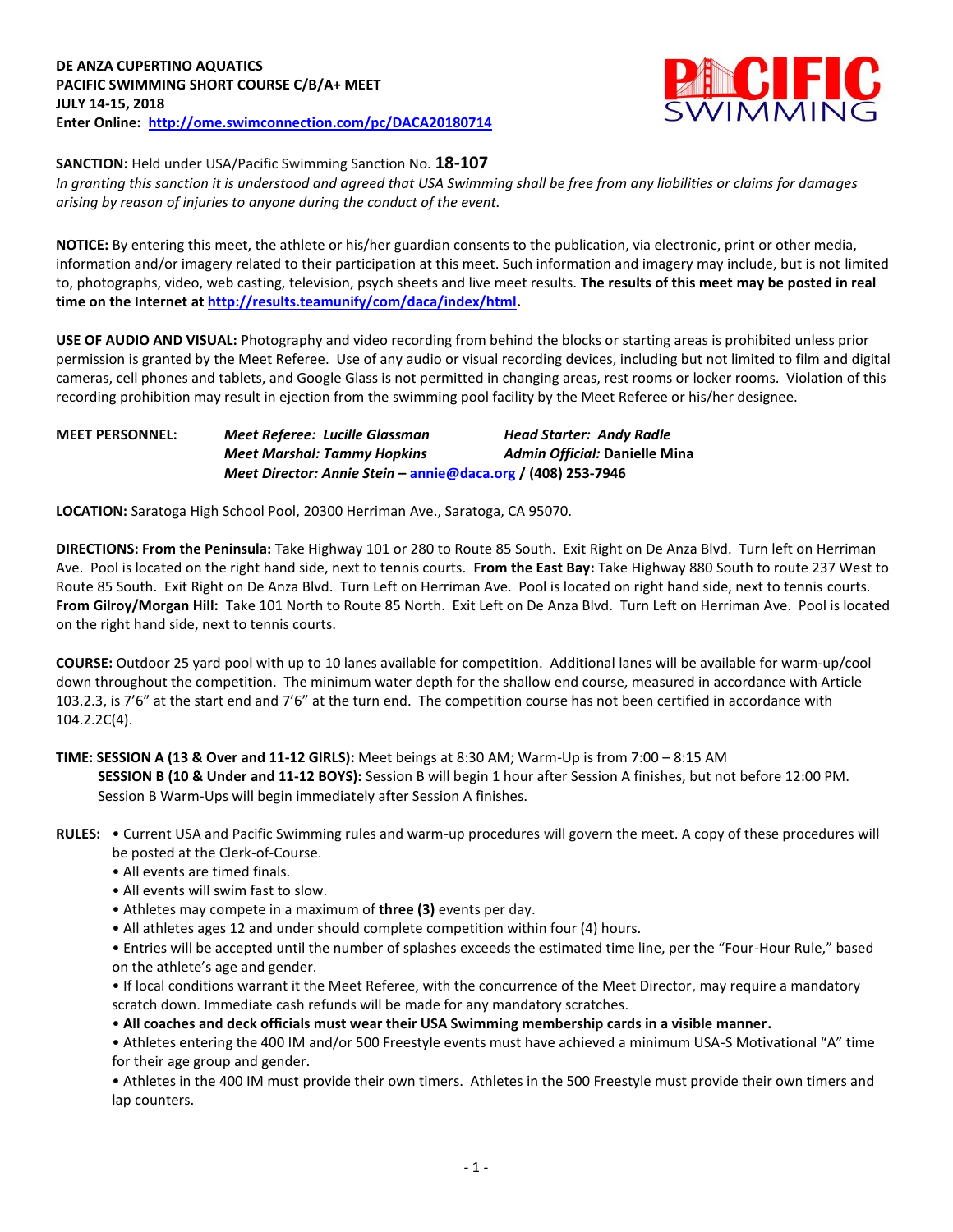**UNACCOMPANIED ATHLETES:** Any USA-S athlete-member competing at the meet must be accompanied by a USA Swimming member-coach for the purposes of athlete supervision during warm-up, competition and warm-down. If a coach-member of the athlete's USA-S Club does not attend the meet to serve in said supervisory capacity, it is the responsibility of the athlete or the athlete's legal guardian to arrange for supervision by a USA-S member-coach. The Meet Director or Meet Referee may assist the athlete in making arrangements for such supervision; however, it is recommended that such arrangements be made in advance of the meet by the athlete's USA-S Club Member-Coach.

**RACING STARTS:** Athletes must be certified by a USA-S member-coach as being proficient in performing a racing start, or must start the race in the water. It is the responsibility of the athlete or the athlete's legal guardian to ensure compliance with this requirement.

### **RESTRICTIONS:**

- Smoking and the use of other tobacco products is prohibited on the pool deck, in the locker rooms, in spectator seating, on standing areas and in all areas used by athletes, during the meet and during warm-up periods.
- Sale and use of alcoholic beverages is prohibited in all areas of the meet venue.
- No glass containers are allowed in the meet venue.
- No propane heater is permitted except for snack bar/meet operations.
- All shelters must be properly secured.
- Pets, with the exception of working service animals, are prohibited in the meet venue.
- Changing into or out of swimsuits other than in locker rooms or other designated areas is prohibited.

• Destructive devices, to include but not limited to, explosive devices and equipment, firearms (open or concealed), blades, knives, mace, stun guns and blunt objects are strictly prohibited in the swimming facility and its surrounding areas. If observed, the Meet Referee or his/her designee may ask that these devices be stored safely away from the public or removed from the facility. Noncompliance may result in the reporting to law enforcement authorities and ejection from the facility. Law enforcement officers (LEO) are exempt per applicable laws.

• Operation of a drone, or any other flying apparatus, is prohibited over the venue (pools, athlete/coach areas, spectator areas and open ceiling locker rooms) any time athletes, coaches, officials and/or spectators are present.

#### **ELIGIBILITY:**

 Athletes must be current members of USA-S and enter their name and registration number on the meet entry card as they are shown on their Registration Card. If this is not done, it may be difficult to match the athlete with the registration and times database. The meet host will check all athlete registrations against the SWIMS database and if not found to be registered, the Meet Director shall accept the registration at the meet (a \$10 surcharge will be added to the regular registration fee). Duplicate registrations will be refunded by mail.

 Athletes in the "A" Division must have met at least USA Swimming Motivational "A" minimum time standard. Athletes in the "B" Division must have met at least the listed "B" minimum time standard. All entry times slower than the listed "B" time standard will be in the "C" Division.

Entries with **"NO TIME" will be ACCEPTED. (Exception – 500 Free and 400 IM. See rules).**

 Entry times submitted for this meet will be checked against a computer database and may be changed in accordance with Pacific Swimming Entry Time Verification Procedures.

- Disabled athletes are welcome to attend this meet and should contact the Meet Director or Meet Referee regarding any special accommodations on entry times and seeding per Pacific Swimming policy.
- Athletes 19 years of age and over may compete in the meet for time only, no awards. Such athletes must have met standards for the 17-18 age group.
- The athlete's age will be the age of the athlete on the first day of the meet.

**ENTRY FEES:** \$4.00 per event plus an \$8.00 participation fee per athlete. Entries will be rejected if payment is not sent at time of request. No refunds will be made, except mandatory scratch downs.

**ONLINE ENTRIES:** To enter online go to **<http://ome.swimconnection.com/pc/DACA20180714>**to receive an immediate entry confirmation. This method requires payment by credit card. Swim Connection, LLC charges a processing fee for this service, equal to \$1 per athlete plus 5% of the total Entry Fees. Please note that the processing fee is a separate fee from the Entry Fees. If you do not wish to pay the processing fee, enter the meet using a mail entry. **Entering online is a convenience, is completely voluntary, and is in no way required or expected of an athlete by Pacific Swimming.** Online entries will be accepted through Sunday, July 8<sup>th</sup> at 11:59 PM.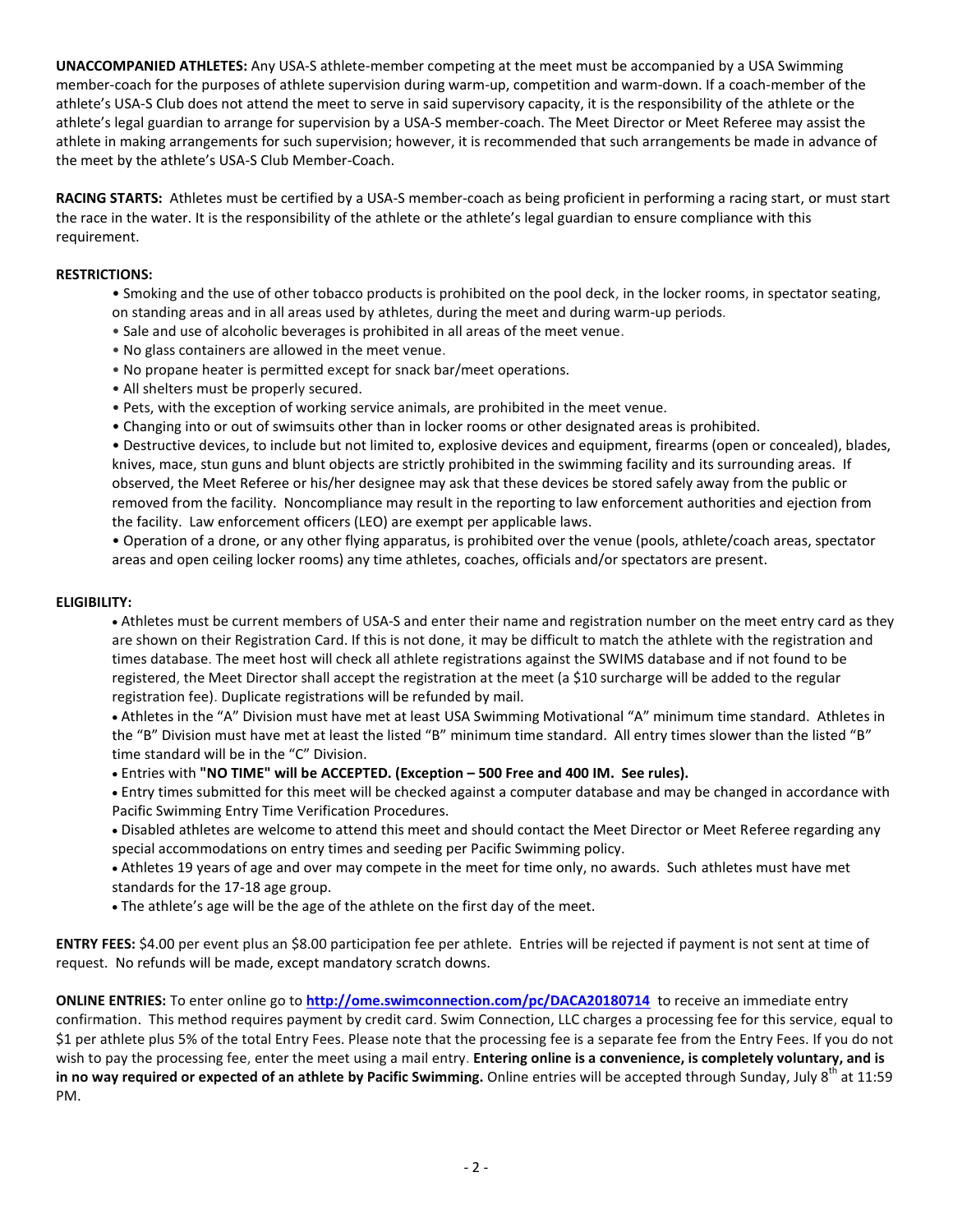**MAILED OR HAND DELIVERED ENTRIES**: Entries must be on the attached consolidated entry form. Forms must be filled out completely and printed clearly with the athlete's best time. Entries must be postmarked by midnight, **Friday, July 6 th** or hand delivered by 6:30 p.m. **Sunday, July 8<sup>th</sup>.** No late entries will be accepted. Requests for confirmation of receipt of entries should include a self-addressed envelope.

# **Make check payable to**: **De Anza Cupertino Aquatics or "DACA"**

**Mail entries to: Annie Stein – Meet Director Hand deliver entries to: Annie Stein** 

**1080 S. De Anza Blvd. 1080 S. De Anza Blvd. San Jose, CA 95129 San Jose, CA 95129**

**CHECK-IN:** The meet will be deck seeded. Athletes must check-in at the Clerk-of-Course. No event shall be closed more than 30 minutes before the scheduled start of the session. Close of check-in for all individual events shall be no more than 60 minutes before the estimated time of the start of the first heat of the event. Athletes who do not check in will not be seeded and will not be allowed to compete in that event.

**SCRATCHES:** Any athlete not reporting for or competing in an individual timed final event that they have checked in for shall not be penalized.

**AWARDS:** Individual events will be awarded in the A, B, and C division. Ribbons for First through Eighth place will be given to the following age groups 8 & U, 9-10, 11-12. Athletes 13 years of age and older will not receive awards. "A" time medals will be given to swimmers achieving a new "A" time ("PC-A" for 8 & Under Athletes, USA-S "A" for 9 & Over Athletes), regardless of place achieved in the event. All awards must be picked up at the meet by coaches at the end of the meet. Awards will not be mailed.

**ADMISSION:** Free. Meet programs will not be available for purchase, but will be posted at [http://www.daca.org](http://www.daca.org/) prior to the meet and will be e-mailed to participating clubs.

**SNACK BAR & HOSPITALITY:** A snack bar will be open each day. Generous and friendly hospitality provided for officials, and coaches.

**MISCELLANEOUS:** No overnight parking is allowed. Facilities will not be provided after meet hours. All participating clubs are expected to provide lane timers based upon the number of athletes registered to swim each day. Club timing lanes for Saturday and Sunday will be assigned and coaches will be notified of assignments during the week prior to the meet.

**MINIMUM OFFICIALS:** Clubs must follow Zone 1 North rules for providing officials. Each club must provide officials for each session according to the number of athletes entered in that session, following the table below. Clubs that do not provide sufficient officials must provide coaches to act in the place of officials.

| Club athletes entered in session | <b>Trained and carded officials requested</b> |  |  |  |  |  |
|----------------------------------|-----------------------------------------------|--|--|--|--|--|
| $1 - 10$                         |                                               |  |  |  |  |  |
| $11 - 25$                        |                                               |  |  |  |  |  |
| 26-50                            |                                               |  |  |  |  |  |
| 51-75                            |                                               |  |  |  |  |  |
| 76-100                           |                                               |  |  |  |  |  |
| 100 or more                      | 5 and up (1 for every 25 athletes)            |  |  |  |  |  |

|              | <b>SATURDAY</b> |              |        | <b>SUNDAY</b>     |          |               |               |  |  |
|--------------|-----------------|--------------|--------|-------------------|----------|---------------|---------------|--|--|
| 8 & UN       | $9 - 10$        | 11-12        | 13-18  | <b>8 &amp; UN</b> | $9 - 10$ | $11 - 12$     | 13-18         |  |  |
| 100 FR       | 200 FR          | 200 FR       | 100 FR | 25 FR             | 100 FR   | <b>100 FR</b> | <b>200 FR</b> |  |  |
| 25 BK        | 50 BK           | 50 BK        | 200 BK | 50 BK             | 100 BK   | 100 BK        | 100 BK        |  |  |
| 50 BR        | 100 BR          | 100 BR       | 100 BR | 25 BR             | 50 BR    | <b>50 BR</b>  | 200 BR        |  |  |
| 25 FL        | 100 FL          | 100 FL       | 200 FL | 50 FL             | 50 FL    | 50 FL         | 100 FL        |  |  |
| <b>50 FR</b> | <b>50 FR</b>    | <b>50 FR</b> | 200 IM | 100 IM            | 100 IM   | 200 IM        | 50 FR         |  |  |
|              | 200 IM          | 200 BK       | 500 FR |                   | 500 FR   | 200 BR        | 400 IM        |  |  |
|              |                 | 400 IM       |        |                   |          | 200 FL        |               |  |  |
|              |                 |              |        |                   |          | <b>500 FR</b> |               |  |  |

## **EVENT SUMMARY**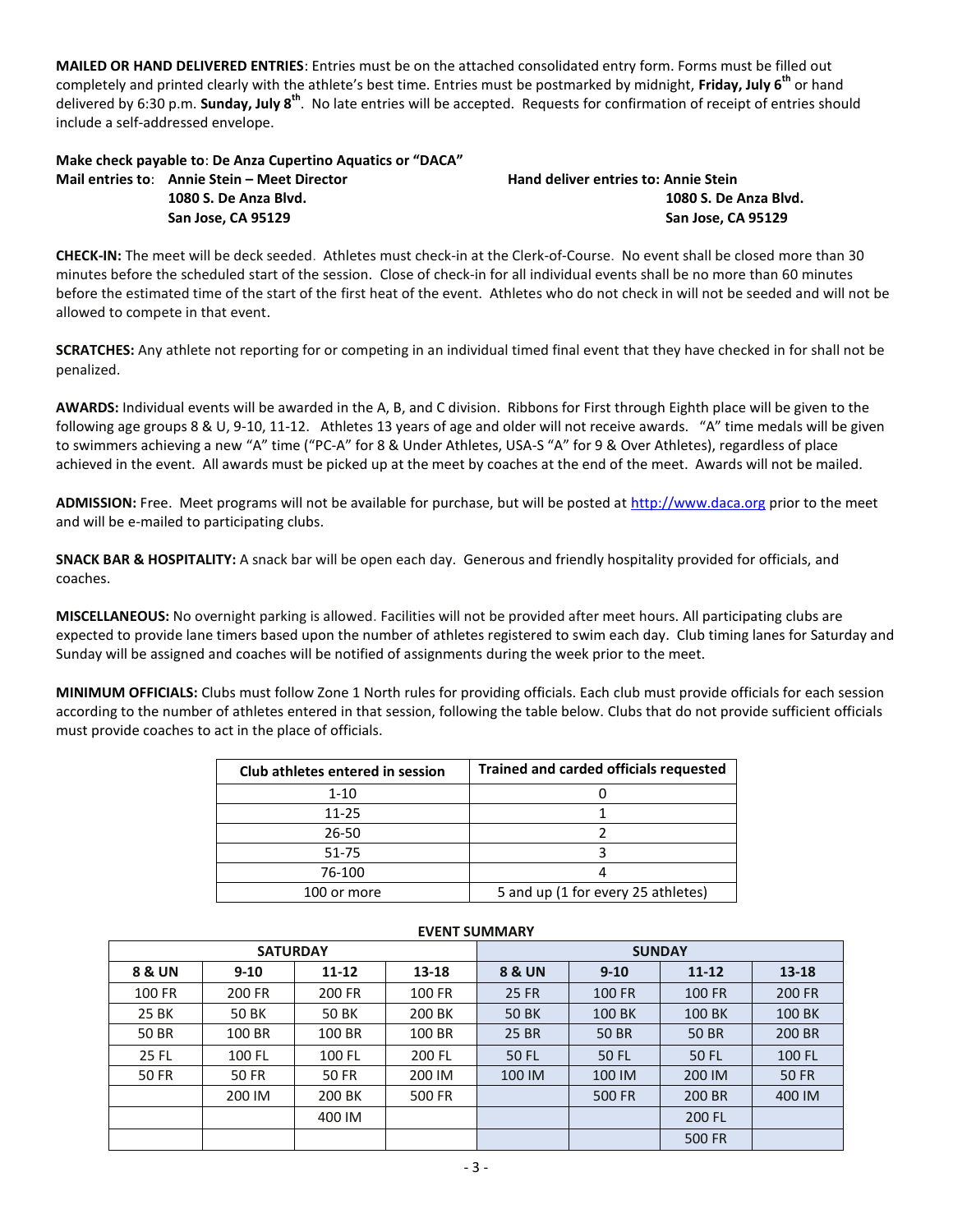|                         | SATURDAY, JULY 14th |              |        | SUNDAY, JULY 15 <sup>th</sup> |              |
|-------------------------|---------------------|--------------|--------|-------------------------------|--------------|
|                         | <b>SESSION A</b>    |              |        |                               |              |
| GIRLS#                  | <b>EVENT</b>        | <b>BOYS#</b> | GIRLS# | <b>EVENT</b>                  | <b>BOYS#</b> |
| 1                       | 11-12 200 FREE      |              | 59     | $11 - 12$ 100 FREE            |              |
| 3                       | 13 & O 100 FREE     | 4            | 61     | 13 & O 200 FREE               | 62           |
| 5                       | 11-12 50 BACK       |              | 63     | 11-12 100 BACK                |              |
| $\overline{\mathbf{z}}$ | 13 & O 200 BACK     | 8            | 65     | 13 & O 100 BACK               | 66           |
| 9                       | 11-12 100 BREAST    |              | 67     | 11-12 50 BREAST               |              |
| 11                      | 13 & O 100 BREAST   | 12           | 69     | 13 & O 200 BREAST             | 70           |
| 13                      | 11-12 100 FLY       |              | 71     | $11 - 1250$ FLY               |              |
| 15                      | 13 & O 200 FLY      | 16           | 73     | 13 & O 100 FLY                | 74           |
| 17                      | $11 - 1250$ FREE    |              | 75     | $11 - 12200$ IM               |              |
| 19                      | 13 & O 200 IM       | 20           | 77     | 13 & O 50 FREE                | 78           |
| 21                      | 11-12 200 BACK      |              | 79     | 11-12 200 BREAST              |              |
| $23*$                   | 13 & O 500 FREE     | $24*$        | 81     | 11-12 200 FLY                 |              |
| $25*$                   | $11 - 12400$ IM     |              | 83     | 13 & O 400 IM                 | 84           |
|                         | <b>SESSION B</b>    |              |        | <b>SESSION B</b>              |              |
|                         |                     |              |        |                               |              |
|                         | $11 - 12200$ FREE   | 26           |        | $11 - 12$ 100 FREE            | 86           |
| 27                      | $9 - 10200$ FREE    | 28           | 87     | $9 - 10100$ FREE              | 88           |
| 29                      | 8 & U 100 FREE      | 30           | 89     | 8 & U 25 FREE                 | 90           |
|                         | 11-12 50 BACK       | 32           |        | 11-12 100 BACK                | 92           |
| 33                      | $9 - 1050$ BACK     | 34           | 93     | 9-10 100 BACK                 | 94           |
| 35                      | 8 & U 25 BACK       | 36           | 95     | 8 & U 50 BACK                 | 96           |
|                         | 11-12 100 BREAST    | 38           |        | 11-12 50 BREAST               | 98           |
| 39                      | 9-10 100 BREAST     | 40           | 99     | 9-1050 BREAST                 | 100          |
| 41                      | 8 & U 50 BREAST     | 42           | 101    | 8 & U 25 BREAST               | 102          |
|                         | $11 - 12$ 100 FLY   | 44           |        | $11 - 1250$ FLY               | 104          |
| 45                      | $9 - 10100$ FLY     | 46           | 105    | 10 & U 50 FLY                 | 106          |
| 47                      | 8 & U 25 FLY        | 48           |        | $11 - 12200$ IM               | 108          |
|                         | $11 - 1250$ FREE    | 50           | 109    | $9 - 10100$ IM                | 110          |
| 51                      | 10 & U 50 FREE      | 52           |        | 11-12 200 BREAST              | 112          |
|                         | 11-12 200 BACK      | 54           | 113    | 8 & U 100 IM                  | 114          |
| 55                      | $9 - 10200$ IM      | 56           |        | 11-12 200 FLY                 | 116          |
|                         |                     |              |        |                               |              |

\*Athletes entering the 400 IM and 500 Freestyle must have achieved a minimum USA-S "A" time for their Age Group and Gender Athletes in the 400 IM must provide their own timers. Athletes in the 500 Free must provide their own timers and lap counters.

– 12 500 FREE **120**

Use the following URL to find the time standards: <http://www.pacswim.org/swim-meet-times/standards>